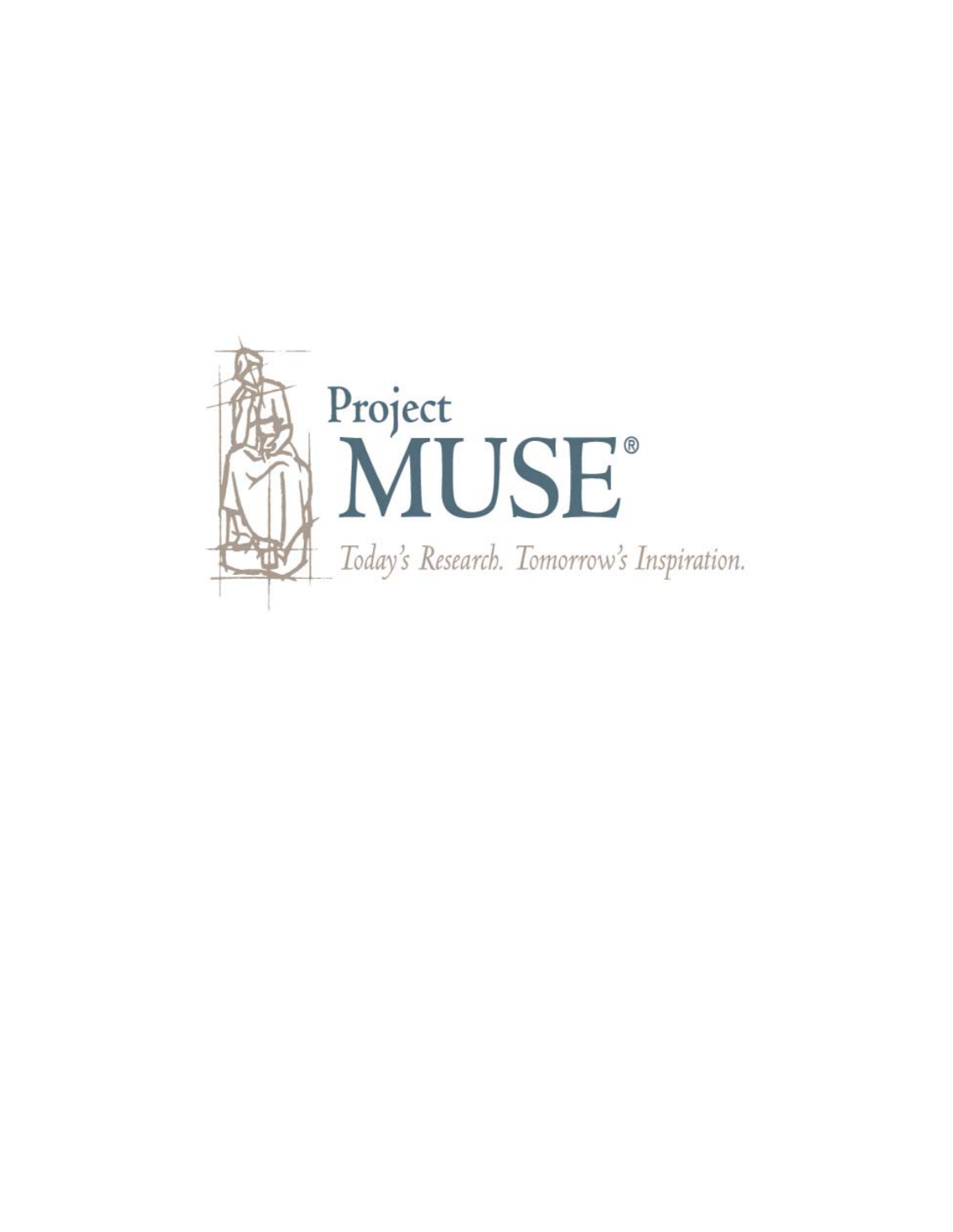## REVIEWS | **139**

secular images from the monarch's reign. In this case, and others, Jenkins' methodology consists of describing one of the miniature paint- ings and then elaborating on <sup>a</sup> theme or issue depicted therein, such as the use of royal regalia, organized violence, and warfare; or the king's skills as a warrior, hunter, judge, chess player, and reader. Jenkins' use of theory, the secondary literature, and accounts penned by European trav- elers to analyze the content of each image is certainly competent. Oddly, however, other than to describe themes in general, Jenkins does not comment on the textual content of her manuscripts, as if the surround- ing words are irrelevant to the images that she is analyzing.

This approach requires explanation, especially since she relies heavily on European traveler accounts. Do these sources offer a more authentic portrayal of Ethiopian court life than Ethiopian documents do? Substantively, Jenkins' analyses add little knowledge about nineteenth-century Shäwan political culture, although she does make a con-<br>vincing case that Ethiopian art from the modern period is just as worthy of serious study as older styles. Moreover, her argument that by the nineteenth century, Shäwan kings were influencing art styles and content as part of their efforts to legitimize their secular political authority is compelling.

Jenkins' epistemological considerations are novel and deserve closer consideration in the field of Ethiopian art history. Her analyses and arguments are informed, interesting, sometimes provocative, and often fun to read. Future studies in this vein should nevertheless include more rigorous discussion of the available evidence, greater elaboration on how examples are selected, and specific discussion of the surrounding Ethiopian language texts themselves.

> Tim Carmichael College of Charleston

*The Reaper's Garden: Death and Power in the World of Atlantic Slavery.* By Vincent Brown (Cambridge, Mass., Harvard University Press, 2008) 368 pp. \$35.00

Brown's highly original *The Reaper's Garden* disabuses readers once and for all of the cliché that death is the great social leveler. Locating his study in colonial Jamaica, Brown poses the question, "How have people made sense of death culturally and use of the dead politically  $(258)$ ? The answer is an innovative blend of political, social, and cultural analysis that reveals the cultural importance of death to struggles for power within an Atlantic slave society. <sup>A</sup> methodological tour de force, *The Reaper's Garden* employs, in

Brown's words, "a bundle of interpretive approaches" ranging from anthropology and medical history to literature, social history, art, and architecture (255). For example, Brown draws on Verdery's anthropologi-